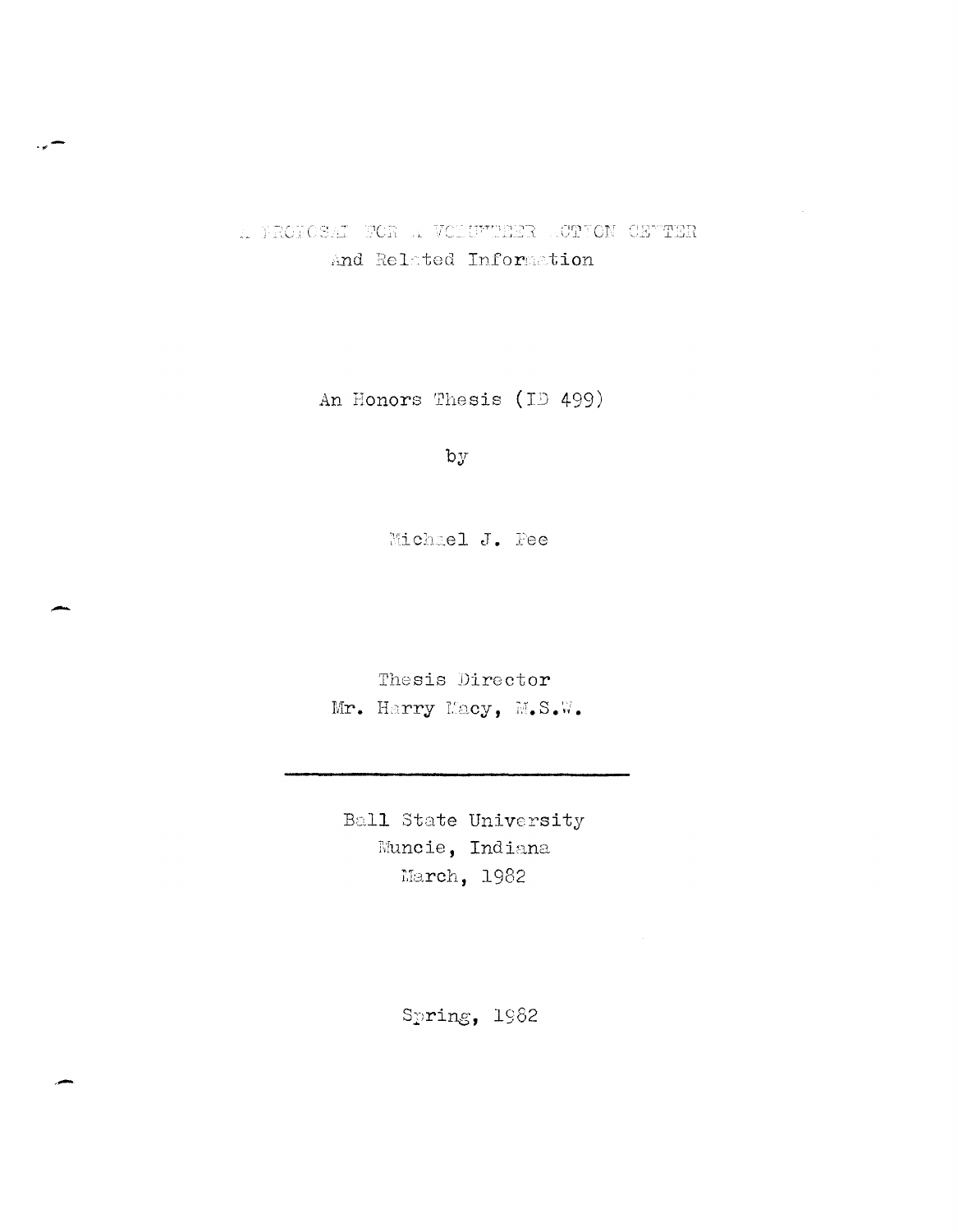SpColl<br>Thes is<br>LD<br>2489<br>.24<br>.1982<br>.P44

# TABLE OF CONTENTS

| VOLUNTEERS                             | pg. 1           |     |
|----------------------------------------|-----------------|-----|
| VOLUNTEER ORGANIZATIONS                | pg.2            |     |
| INTERNATIONAL VOLUNTEER ORGANIZATIONS  | pg.             | 4   |
| VOLUNTEERISM IN SOCIAL WELFARE         | $p\mathbf{g.}5$ |     |
| INTRODUCTION: A PROPOSAL FOR A VAC     | $p$ g.          | -7  |
| STATEMENT OF TIE PROBLEM               | pg.             | - 8 |
| STATEMENT OF PROPOSED SOLUTION<br>-AND |                 |     |
| OBJECTIVES                             | pg.9            |     |
| PROPOSED METHOD OR FROCEDURE           | pg. 10          |     |
| EVALUATION PLAN                        | pg. 12          |     |
| POST FUNDING CONTINUATION STRATEGY     | pg. 13          |     |
| BUDGET                                 | pg. 13          |     |
| AGENCY STANDARDS                       | pg.             | 14  |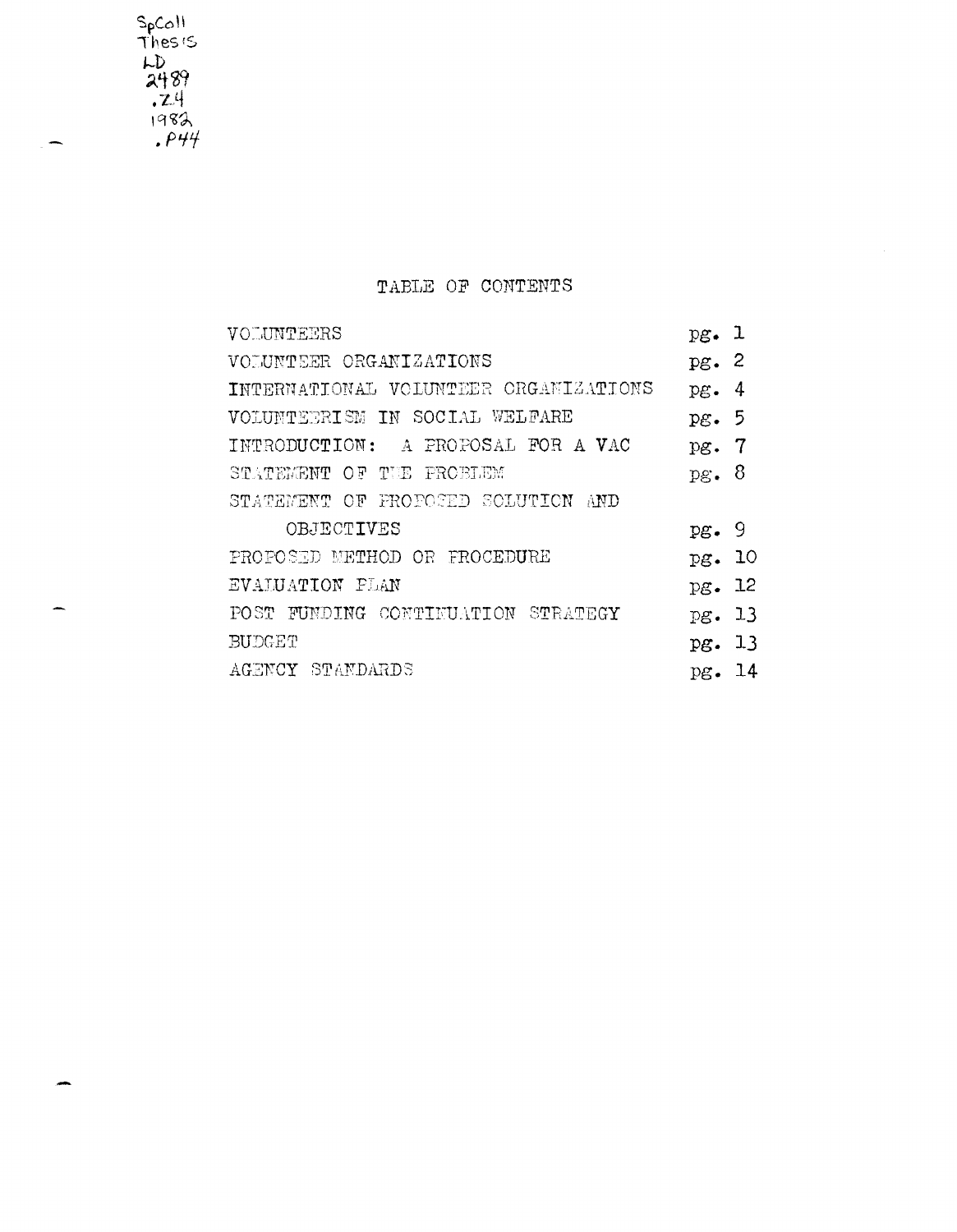### A PROPOSAL FOR A VOLUNTEER ACTION CENTER

#### I. VOLUNTEERS

According to Webster's New Collegiate Dictionary. a volunteer is one who enters into or offers himself for, a service of his own free will. I would add to this the fact that the volunteer seeks no (physical compensation for the services he freely offers.

There are numerous roles or positions that the volunteer may fill in a social service agency: identifying conditions or problems that require therapeutic or rehabilitative services, policymaking, providing direct services, fund-raising, acting as spokesman for an organization and interpreting its programs and the problems to which they are directed, reporting and evaluating community reactions to programs, collaboration in community planning activities, developing new service-delivery systems. acting as advocates of the poor and the disenfranchised, and protest and public action.<sup>1</sup>

The basis of volunteerism in the United States is traceable to the ideals inherent in the constitution. The First Amendment states: "Congress shall make no law respecting the establishment of religion, or prohibiting free exercise thereof, or abridging the right of the people peaceably to assemble." Volunteerism, then, could be said to be people getting togedther to express their views on social welfare issues. Volunteerism in our country is also heavily based in Judeo-Christial values.

With this base and in light of the difficult economic times faced by this country in the 1970s and early

Encyclopedia of Social Work; Volumn 2; "Volunteers" Page 1582-83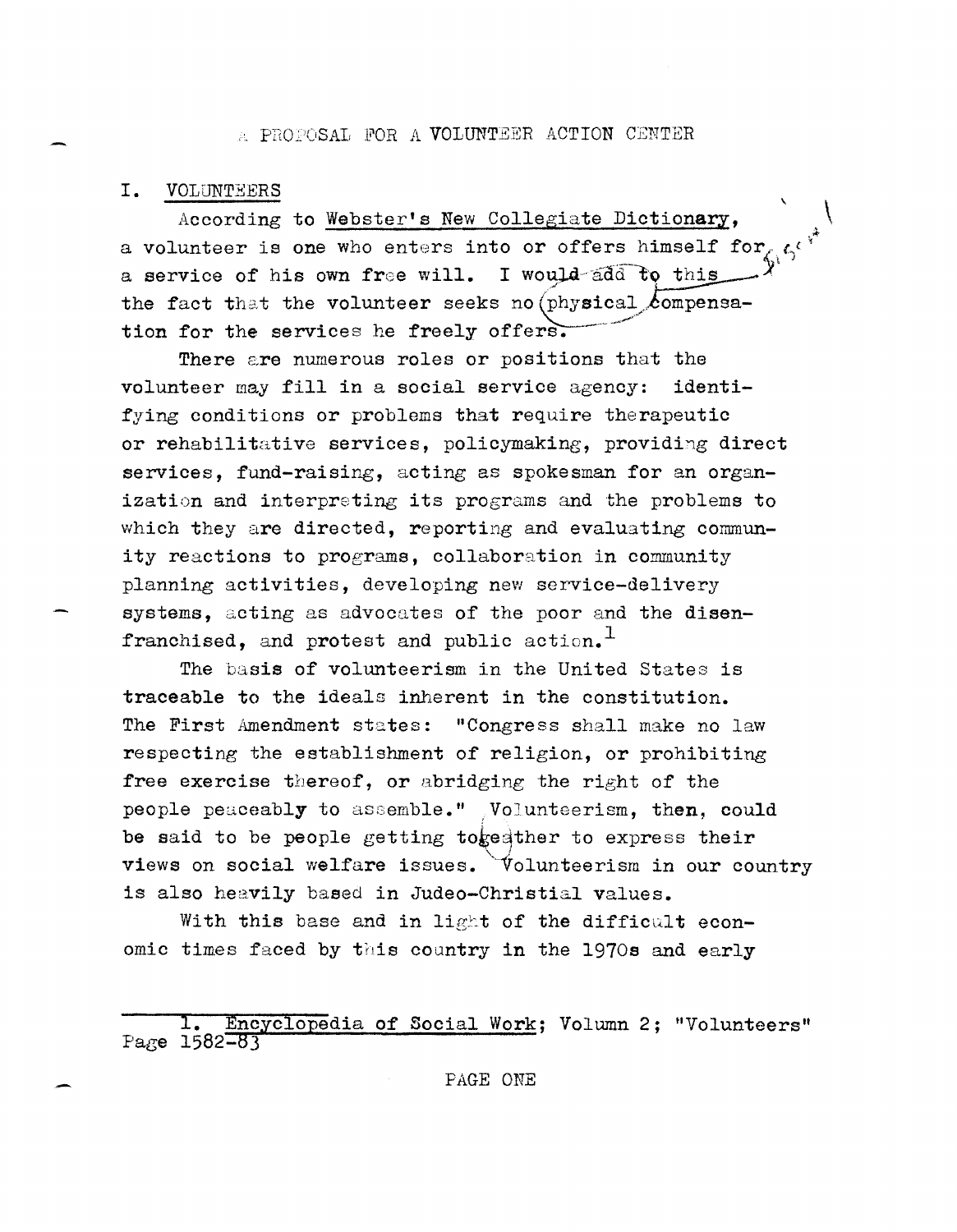1980s it is little wonder there has been an increasing amount of attention paid to volunteer work. In 1974, some 37 mi11ion, or one out of every four Americans over age 13 did some form of volunteer work. Of this group, 50% worked in religious organizations,  $15%$  each in education and health,  $11\%$  in recreation,  $12\%$  in civic work and  $7\%$  in social and welfare organizations.<sup>2</sup> More recent studies seem to indicate that this trend is continuing.

In 1975 the Commission of Private Philanthropy and Public Needs issued a final report, based on numerous studies of the voluntary sector. One of the studies, on United Way of America, found that "United Way and its member agencies averaged about 2.4 billion volunteer person-hours per year."

Another study, sponsored by the Commission and done by the University of Michigan Research Center and the Census Bureau, showed that the cash value of volunteer services constitutes more than half the 50 billion dollars in money and services donated each year.

# II. VOLUNTEER ORGANIZATIONS

We have, to this point, discussed briefly what a volunteer is and what he does. We have also looked at the roots of volunteerism in this country. Lastly, we have seen just how extensive volunteerism is in our country. Now, let us look at some of the volunteer organizations and what they do.

*NCVA.* The National Center for Voluntary Action is a voluntary nonprofit organization whose funds come from foundations, dues, and fees. The *NCVA* serves as a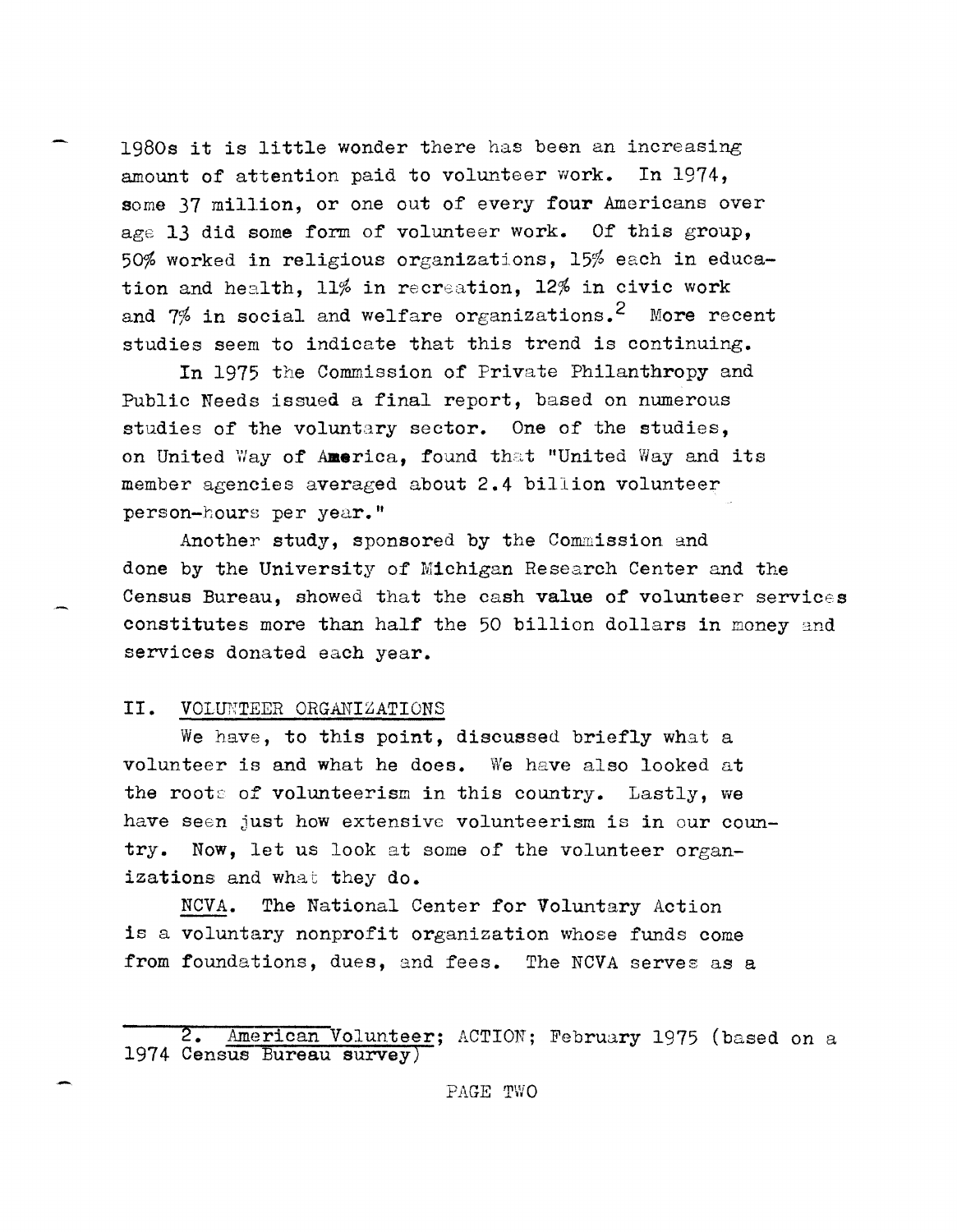national clearinghouse for more than five thousand voluntary programs. It also helps communities develop local Volunteer Action Centers and assists local VACs and volunteer programs with any problems that they might be having.

Action is an independent federal agency ACTION. which was established in July 1971 to administer volunteer programs here and overseas. The purpose of Action is threefold: 1) streamlining existing volunteer programs, 2) developing ways to make the best use of volunteers, and 3) providing opportunities for everyone to serve their communities through volunteer work. When formed, Action was made up of seven groups. Of these, the five that remain are: the Peace Corps, VISTA, Foster Grandparent Program, Retired Senior Volunteer Program, and the National Student Volunteer Program.

This program provides placement of Peace Corps. individuals, with needed skills, for two years or more in developing nations. This self-help program focuses on grassroots person-to-person assistance.

VISTA. VISTA provides full-time volunteers to organizations requesting help in solving problems revolving around poverty, other human needs and the environment. VISTA's goal is to help communities to mobilize their resources to help themselves.

Foster Grandparents. This program enables persons of low income, aged 60 and over, to serve children with special needs in institutions, schools, day care centers, and their own homes.

Retired Senior Volunteer Program (RSVP). RSVP gives volunteers, aged 60 and over, an opportunity to serve on a regular basis in public or private nonprofit organizations.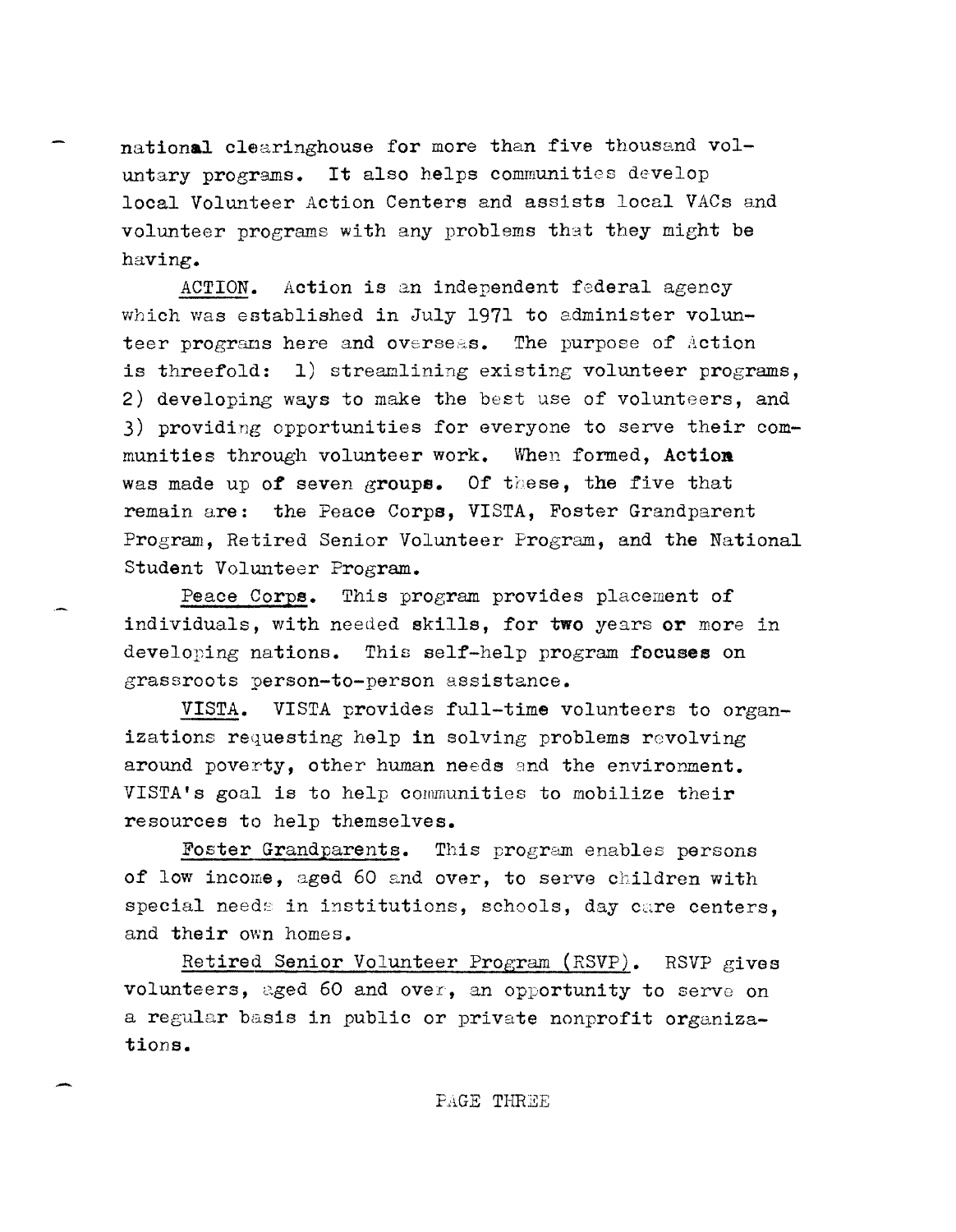National Student Volunteer Program (NSVP). A supportive progrma with a small budget, NSVP provides technical assistance and publications to foster the growth and increase the quality of local student volunteer programs.

University Year for Action. In this program a student can receive a full year of academic dredit for community service while working on poverty-related problems.

The Alliance for Volun-Alliance for Volunteerism. teerism acts as a convenor and catalyst for greater cooperation amony voluntary organizations for the purpose of combining and developing resources. There are many member organizations, a few of which are: Church Women United, National Black United Fund, National Council of Negro Women, National Information Center on Volunteerism and the Association of Junior Leagues of America.<sup>3</sup>

### III. INTERNATIONAL VOLUNTEER CRGANIZATIONS

International Secretarial for Volunteer Service. Headquartered in Geneva, Switzerland, this agency is primarily directed toward assisting Third-World countries to develop their own volunteer agencies. It also encourages the volunteer agencies of different countries to work togeather.

Coordination Committee for International Voluntary Service. This Committee offers information to potential volunteers and has consultative and associate-relationship status in UNESCO.

United Nations Volunteers. This U.N. group offers young people, who posses some special skill, the opportunity to work on specific projects for the U.N.

Encyclopedia of Social Work; Volumn 2; "Volunteers" Page 1584-86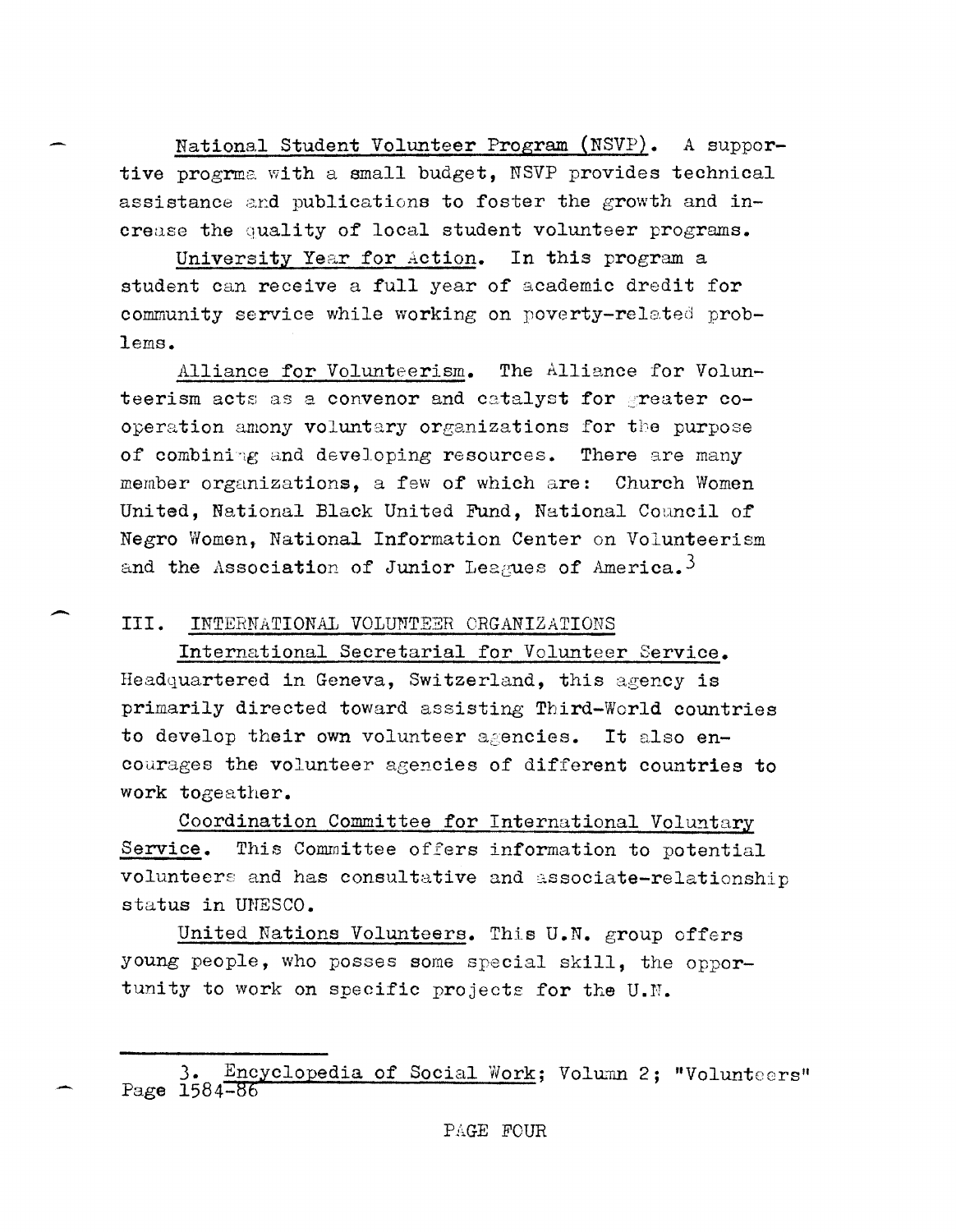The International Office of the Social and Rehabil-

This branch of HEW recruits itation Service of HEW. volunteers for United Nations agencies. They also, on a limited basis recruit for the sixteen voluntary organizations in the U.S. which have international programs.  $4$ 

### IV. VOLUNTEERISM IN SOCIAL WELFARE

There are certain basic things which must be present for an agency to be considered a voluntary social welfare organization:

> 1. A group of private citizens join to organize a service that derives from the group's particular interests or values.

> 2. The organized service is funded through voluntary contributions.

3. The organization has no legal responsibility for the gereral welfare and no responsibility to continue its existence beyond the duration of its oun interest.

4. The organization, having met the legal requirements of incorporation and licensing needed to protect its specific purposes and to guarantee standards of service, is neither responsible nor accountable to government.

This then, is what a voluntary social welfare organization is.

These four items, while being relitively straightforward, have not allways been adhered to. For this reason and others there has been considerable debate about the future of volunteerism.

The interim 1968 report of the Voluntarism Project of the United Community Funds and Councils of America (UCFCA) listed five factors as unfavorable to the survival of voluntary agencies:

 $4.$  $Pa$ ge 1588-89  $I$ bid.;

<sup>5.</sup> Encyclopedia of Social Work; Volumn 2; "Voluntary Organizations in Social Welfare" Page 1573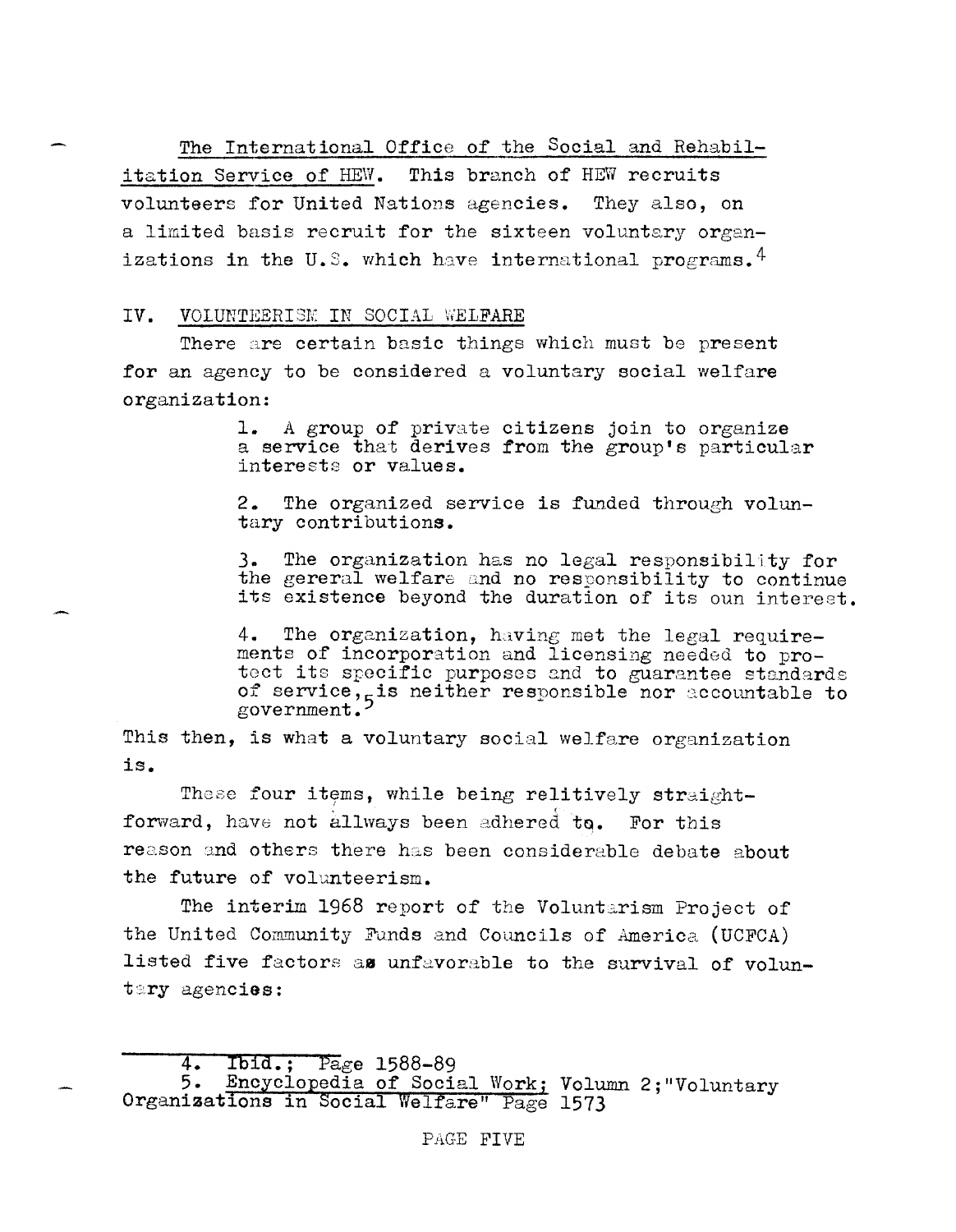1. Fragmentation of efforts, tending to isolate agencies from the mainstream of community problems.

2. Too many specialized agencies, too small to be effective.

3. The volunteer, divorce from direct participation, has become more and more a spectator.

4. While voluntary agencies almost always stress their role as innovators, too many perform this function in a minor key, if at all.

5. Voluntary agencies have not responded often enough to their opportunity to identify weakspots<br>in our social welfare system and advance proposals<br>for remedial action.<sup>6</sup>

While these points are quite valid, they indicate to me a need to change and update our ideas on volunteerism not a a need to do away with the system.

The report of the Voluntarism Project stresses the need for a redefinition of volunteerism rejecting the contention that provision of service to large numbers of people is appropriate for voluntary agencies. The report recomends for the future that:

> 1. Direct service whose emphasis is standard setting, demonstration, innovation, and research.

Enhancement of ethical and cultural values and 2. development of character.

3. Effective leadership in advocating social measures that promote community wellbeing.

4. Professional education and citizen training for service in behalf of voluntary social welfare.

What has been done to this point is to briefly discuss volunteers and volunteer agencies and particularly how volunteerism relates to social welfare. Now I will introduce my proposal.

<sup>6.</sup> Institute of Community Studies, Voluntarism and Human Welfare (New York: UCFCA, January 1968) Page 1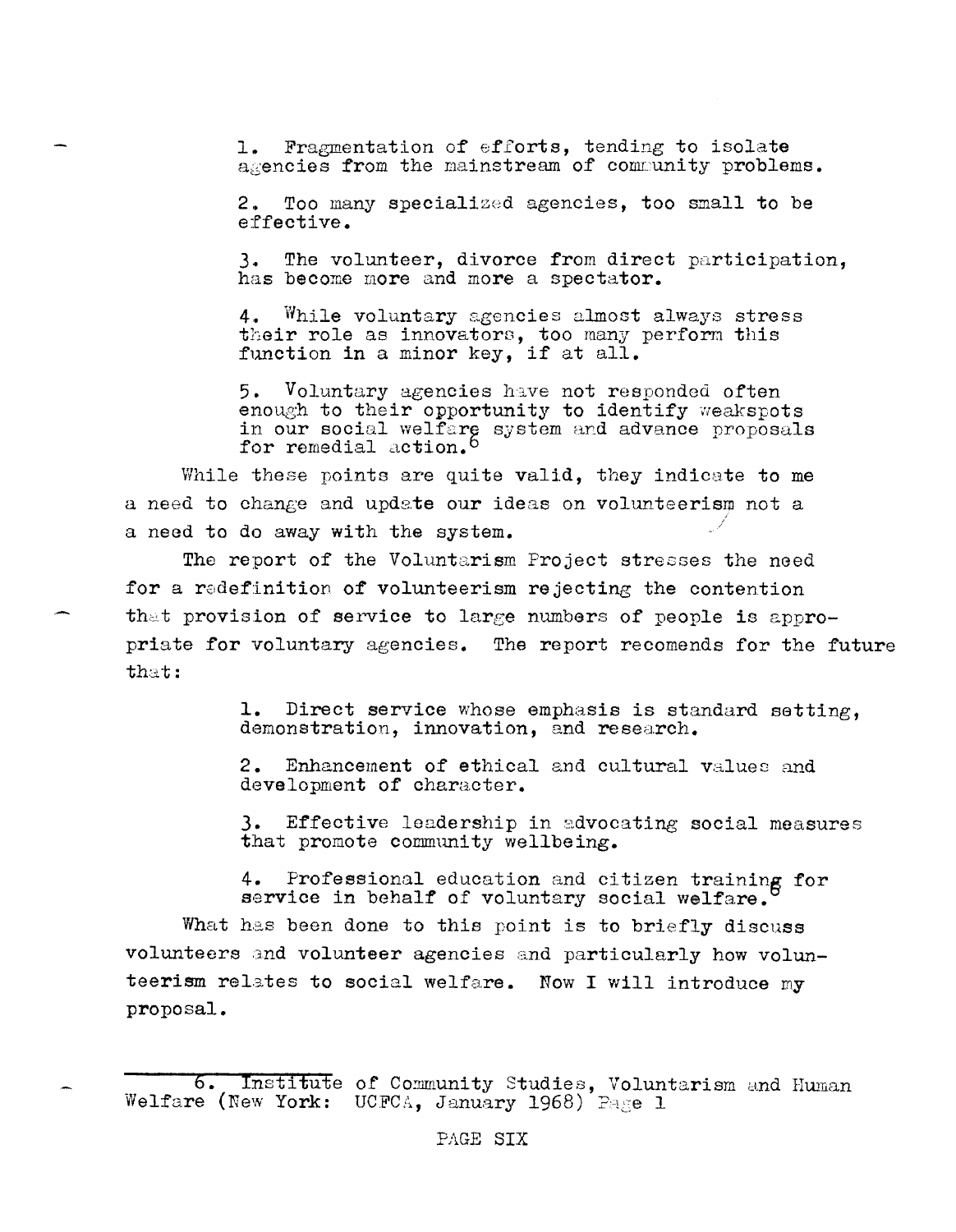INTRODUCTION: A PROPOSAL FOR A VOLUNTEER ACTION CENTER  $V_{\bullet}$ 

My proposal is for the initiation of a Volunteer Action Center. The Volunteer Action Center is to be affiliated with the United Way of Delaware County, Inc.

The Volunteer Action Center, or VAC will address three major issues centered around volunteerism.

First, it is apparent upon scrutinizing the issue that volunteerism is not being promoted as well as it could be in the Muncie Area. Through a variety of means the VAC will seek to publicize the efforts of volunteers in the community and make known the opportunities available to potential volunteers in local agencies.

Second, there is no single place that an individual, with time to donate, can go to explore opportunities for volunteerism. This necessitates a time consuming search for an opening that fits the requirements of the individual. The potential is there for the volunteer to become discouraged and drop out of the entire process.

Lastly, the agencies in the volunteer process may not make good use of the volunteer. Proper utilization of the volunteer will encourage that person to continue to volunteer. Providing the agencies with information and training in the use of the volunteer will facilitate the entire process.

United Way is in an excellent position to administer a program of this type. Because United Way is an umbrella agency for 25 other agencies they receive calls weekly asking about volunteer opportunities. With a VAC section they would be able to refer these people to that agency which best fits their needs.

The United Way has VAC centers in several of its local offices including Indianapolis. By affiliating the VAC with United Way locally we could avoid the potential problem of jealousy that could occur if a direct service organization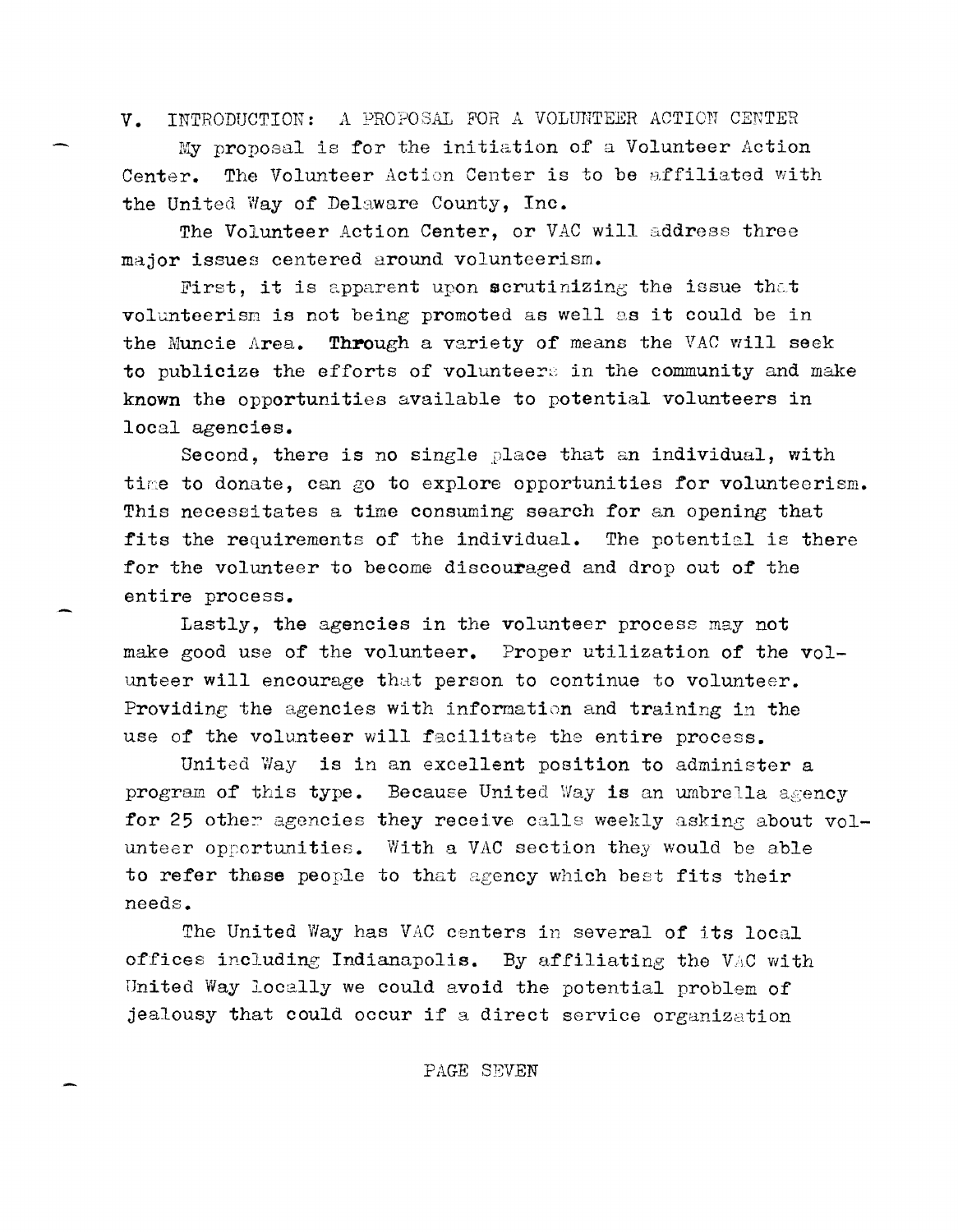ran the program. There could be less questioning of who got the "most" or "best" volunteers if cone in this manner.

### VI. STATEMENT OF THE PROBLEM

The problem in a nutshell is that there is no single organization responsible for addressing the three major issues I identifies in the introduction: promotion of volunteerism, volunteer coordination, and agency volunteer utilization training.

To determine that this service was actually needed I took an informal poll of 22 local United Way agencies. I believe that the 22 agencies polled are representitive of the volunteer using organizations in Delaware Co. They include those involved in recreation, health, education, etc... The questionaire on volunteer utilization, which I used, deals with whether an agency uses volunteers and if they could use an agency that could help provide them with qualifies volunteers. If the agency could use volunteers, then I also asked how many volunteers they could use in a given period, what functions would be performed by volunteers and when are they needed. (See Appendix  $A)$ 

As a result of the questionaire, the findings of which I will discuss in a moment, I determined that a service that could deal with the major issues discussed previously is needed and could be used by social service agencies in our community.

In the first question I asked whether or not an agency could use volunteers in their program. Some agencies require particular skills of their volunteers while others make use of relitively unskilled personnel but all need volunteers and most could use many more that they have presently.

The nest question involved the utilization of a service designed to provide volunteers to the agencies. To this question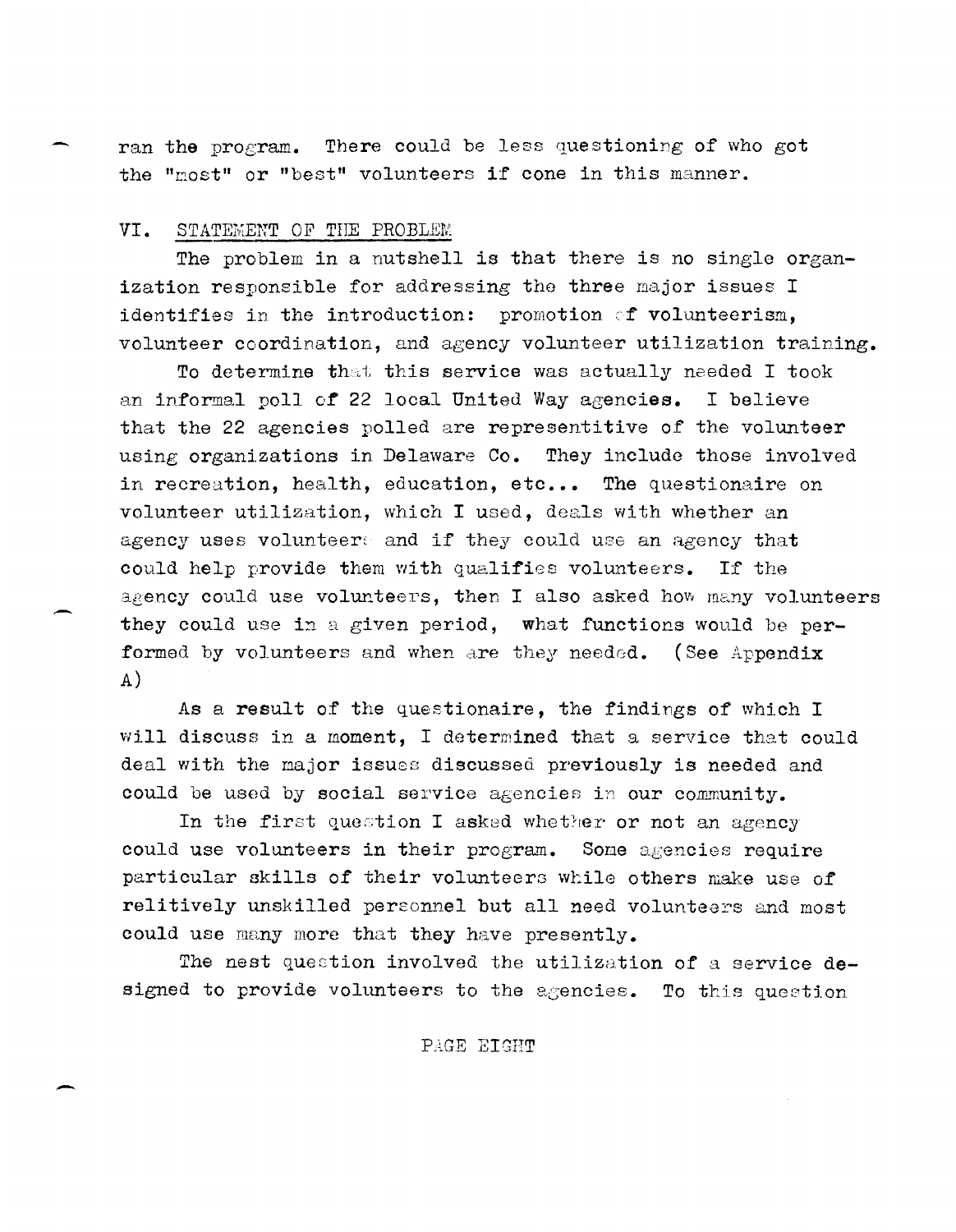also the answer was overwhelmingly yes. All but one agency. were enthused by the prospect of being provided volunteers at no cost or trouble to themselves. The one agency that was not particularly interested in this program was the YMCA. The concerns expressed were twofold: 1) cost and 2) duplication of service. It should be noted that the YMCA has an abundance of volunteers The idea of having the volunteers prefor their programs. screened as to interests and skills was also attractive to the people with whom I spoke.

According to my questionaire the combined agencies could use The number would be much higher an average of 450 people a week. in the summer due to outdoor, seasonal activities which take place then. The varied number of times that agencies need these volunteers is matched by the variety of jobs they could fill.

Beyond the questionaire, two things make me believe that a VAC is urgently needed in Muncie.

The first is an article run in the Muncie Star on October 15, 1981. The article states that, "Some 31% of American adults are involved in organized, structured volunteerism on a regular basis-." The source for the article was a study done by the Gallup organization on October 14, 1981. With that kind of potential, communities that maximize their volunteer efforts by the use of VACs will do the best job in making up for cutbacks in government and private funds.

The second is that another group has independently arrived at the same conclusion and are working towards a VAC type operation in a slightly different setting and form. Rita Winters of Altrusa and Dorothy Danner of the YWCA are currently studying the potential for a VAC associated with the YWCA.

# VII. STATEMENT OF PROFOSED SOLUTION AND OBJECTIVES My objective in initiating a Volunteer Action Center is

PAGE NINE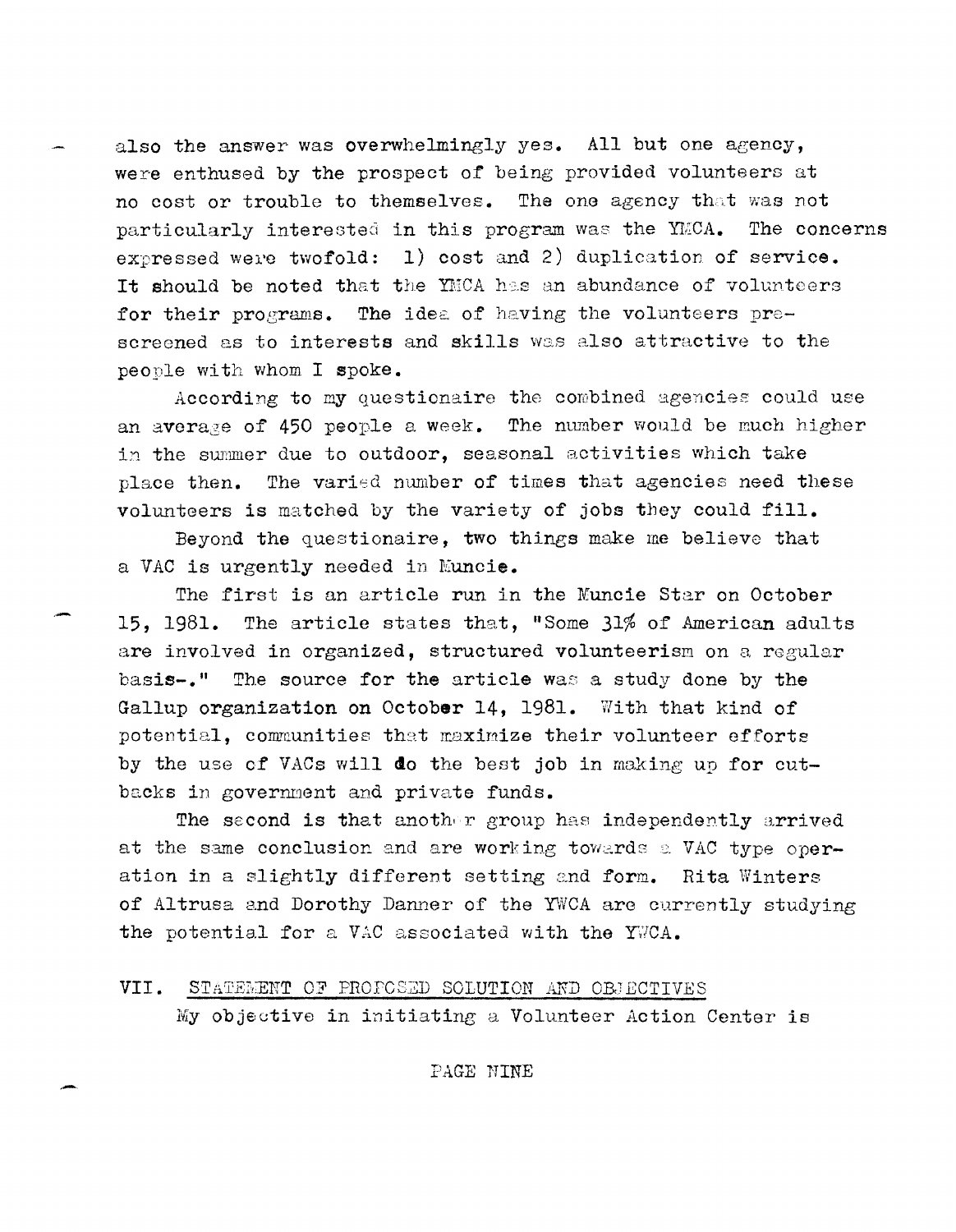threefold: 1) promotion of volunteerism locally, 2) volunteer coordination to include recruitment, referral and follow-up, and 3) education and training of volunteer using organizations.

Promotion of volunteerism, or community awareness, is an integral part of any VAC. As a result of increased community awareness steming as it does from increased, more effective promotion the agencies utilizing the VAC should experience an increased flow of volunteers.

Conscientious recruitment, referral and follow-up will also pay dividends in increased numbers of volunteers coming into the system. Success in these areas will increase the chances of keeping volunteers in the system by making them more satisfied with their volunteer experience.

If the agencies, through proper training and education, make effective use of volunteers then those volunteers will be more satisfied and so will remain in the system.

Success in each of the above objectives will pay dividends in results that are clearly measureable: increased volunteerism in the Muncie area.

### VIII. PROPOSED METHOD OR PROCEDURE

To this point I have spoken briefly about the program, given my reasons for saying there is a problem, and stated my objectives. Now it is time to discuss the implementation of those objectives.

First I will cover volunteer promotion. One project that would help tokeep those involved in the program abreast of new developments is a monthly news letter. This would be sent to a predetermined group interested in volunteerism. It would include news of meetings, people and programs the VAC will be involved with.

Next the VAC would publish a booklet entitled "Volunteer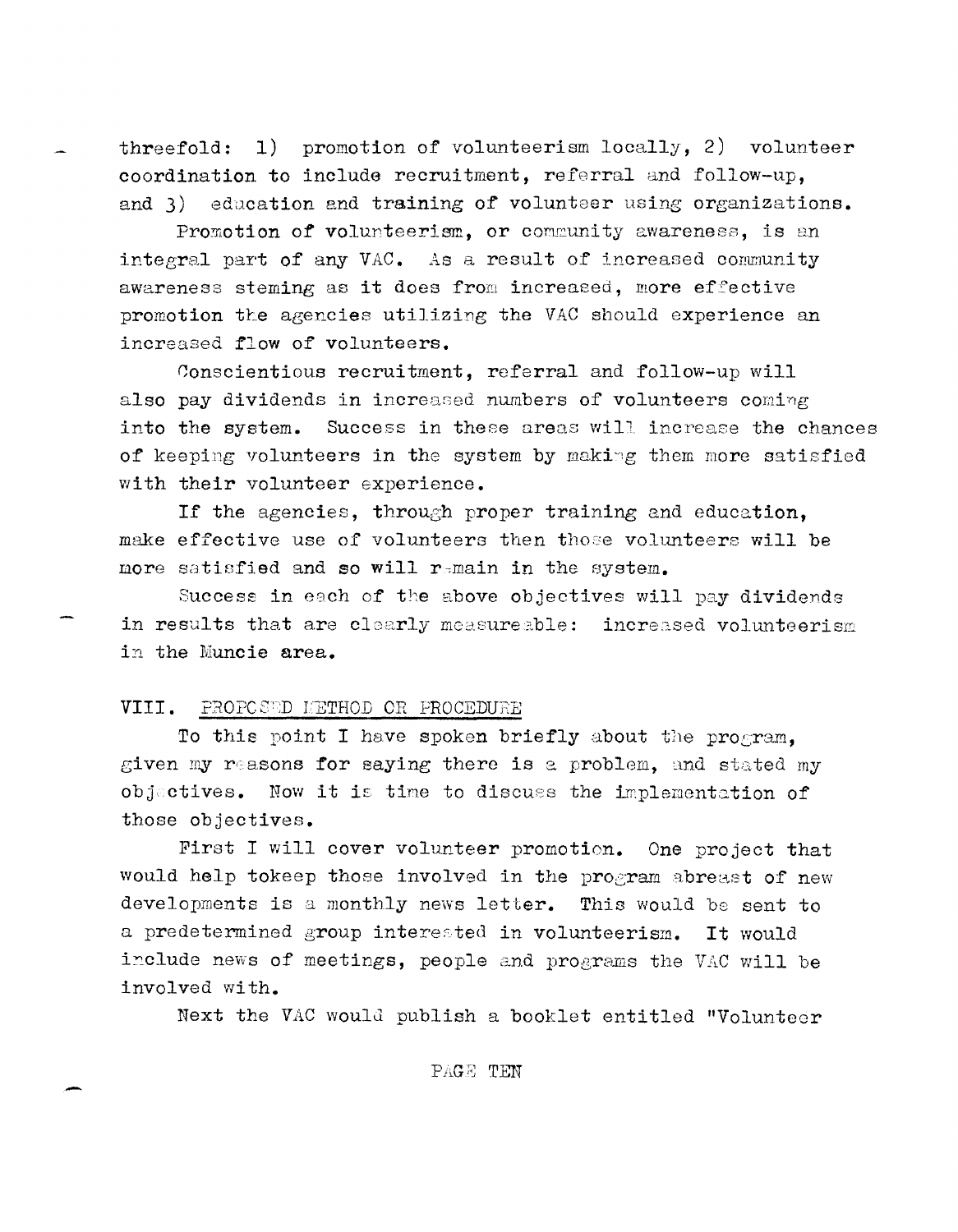Opportunities". This would list possible placements for potential volunteers with area agencies. Each entry would describe the opening: responsibilities, scope, time, etc...

There is also the potential for public service announcements on radio and television. These would be used to give wide exposure to volunteers and openings that are available locally.

Finally, attempt to gain access to people through the use of the newspaper. A "Get Involved" column such as the VAC in Indianapolis runs weekly would be well worth the exposure it should give.

All of these promotion items would be ongoing projects. They would be coordinated by the VAC director with the actual work done by a volunteer committee on promotion. (For a look at the agency organization see Appendix B.)

The next objective to be dealt with is volunteer coordination. The VAC has alreudy laid the ground work for this step ty talking to the agencies and getting good job descriptions of opportunities.

They will then interview and refer all interested applicants to agencies selected jointly with the volunteer. This will be done by volunteers who have knowledge of the intake forms and who are familiar with available opportunities. The entire process is to be assisted by the VAC Cirector where that becomes necessary.

Next volunteers at the VAC will follow-up the process to determine whether a good match was made for the volunteer. This is an attempt to measure the success of the referral process and demonstrate continued interest in the volunteer.

Last, records and statistics will be kept to help evaluate the program and facilitate continued volunteerism. The interview, referral, follow-up process is an ongoing one. Files on volunteers are to be updated each contact and during follow-ups.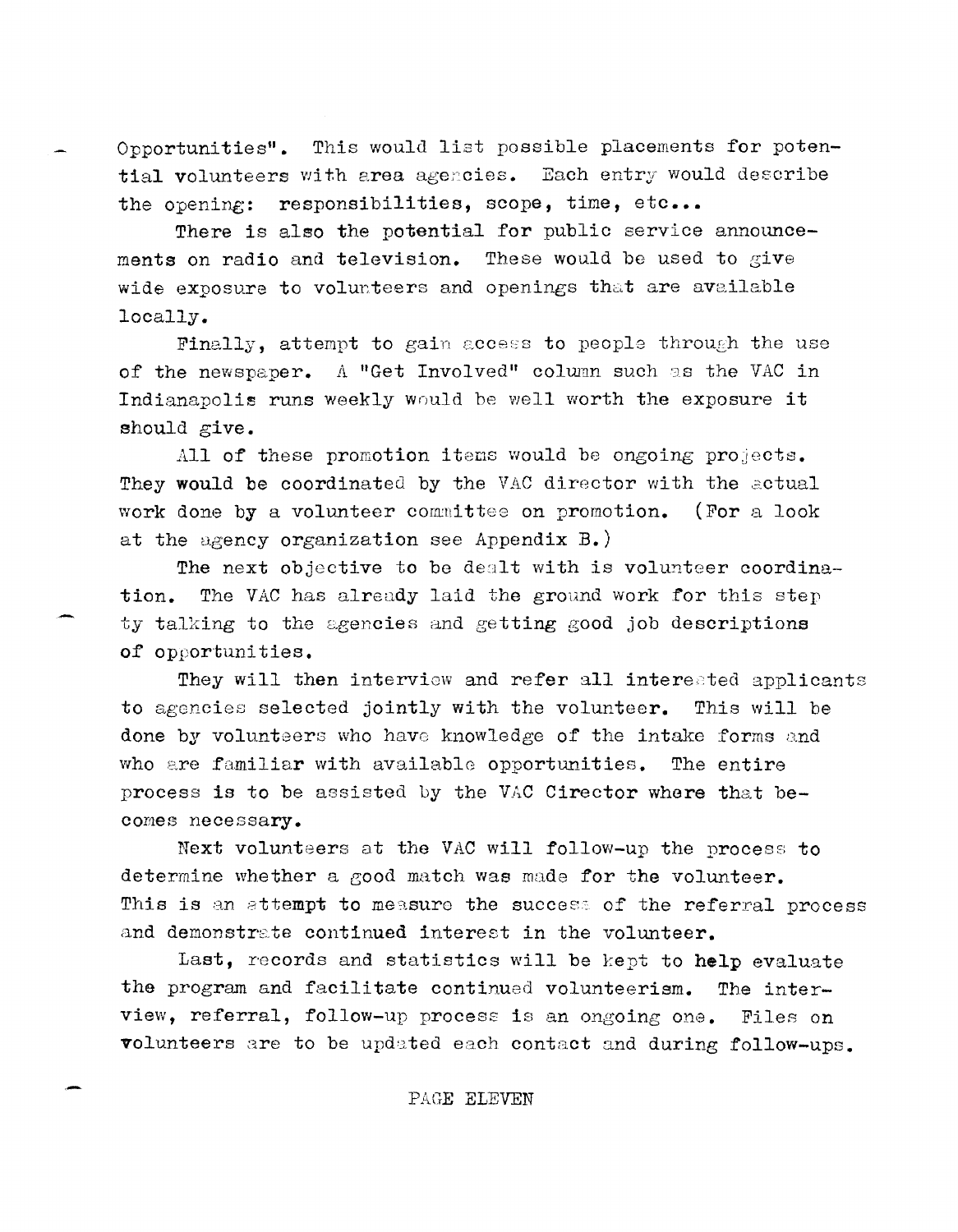The third objective is to train and educate agencies in the use of the volunteer.

Two types of workshop will be offered to the agencies. Open workshops will allow anyone interested to obtain information on the proper use of volunteers. Workshops will also be offered to agencies for their employees on a contract basis. This would occur when specific information is desired.

To determine just what information could or should be provided a survey of training needs should be conducted. The survey and the workshops would be run by the committee for education and training and overseen by the VAC director.

The VAC director should also be available to the agency staffs for consultation regarding development of the volunteer programs they are running.

### IX. EVALUATION PLAN

The Volunteer Action Center will be monitored to assure, insofar as possible, the success of the agency. My evaluation plan is very basic and centers around three things: 1) followup. 2) volumn of business and 3) feedback from volunteers and agencies.

Each referral the agency makes will be followed up 4 to 6 weeks after the placement. This is to insure that the agency is utilizing the volunteer properly and that the volunteer is happy in the agency.

Questions will be asked to determine the satisfaction of the volunteer. There should be some discussion of how the agency could make better use of the volunteer. Also, it is important that we determine from the volunteer what we could have done to make the placement a better experience. (See Appendix C)

Another indicator of agency success is the amount of bus iness done. If the agency promotes volunteerism well, makes good referrals and follow-ups on each case we should see an increase in the amount of traffic handled by the agency.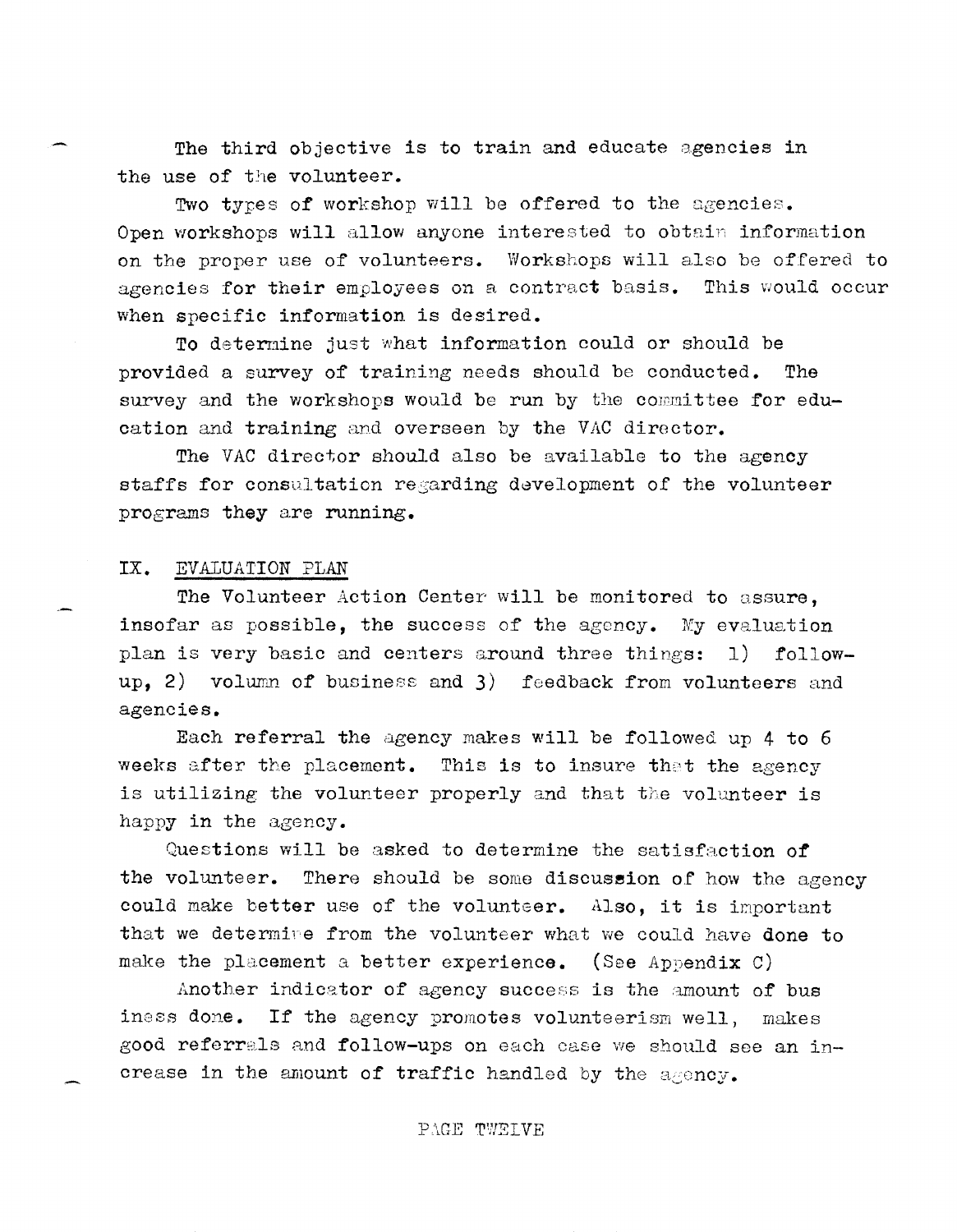The number of people who come in inquiring about volunteerism and the number of agencies listed in "Volunteer Opportunities" are indicative of the relitive success of the program.

We would also be quite interested in the feedback recieved from both people and organizations. Comments, both of a formal and informal nature, will be evaluated to determine areas in which changes need to be made. Suggestions from all those involved in the volunteer system will be considered in order to make the agency more responsive to the community.

#### Χ. POST FUNDING CONTINUATION STRATEGY

The Volunteer Action Center will be an ongoing program of the United Way of Delaware Co., Inc. This means that the program's budget would be submitted annually to the Citizen Review Committee for approval. During this process the committee ensures that the request for funds is fully justified and that all possible economies have been made. In this way the programs fiscal accountability is maintained.

### XI. **BUDGET**

As the Volunteer Action Center will be an addition to existing agency, the budget will be relitively small.

There will be one person drawing a salary through the program: the director. The director will draw \$16.000 a year for his services as program coordinator.

No other salaries will be paid as the remainder of the staff will be volunteers. The secretarial and clerical support for the program will be provided by existing United Way personnel.

Insofar as the non-personnel costs are concerned, they too will be minimal. Office space and the necessary equipment are currently available for the program.

### PAGE THIRTEEN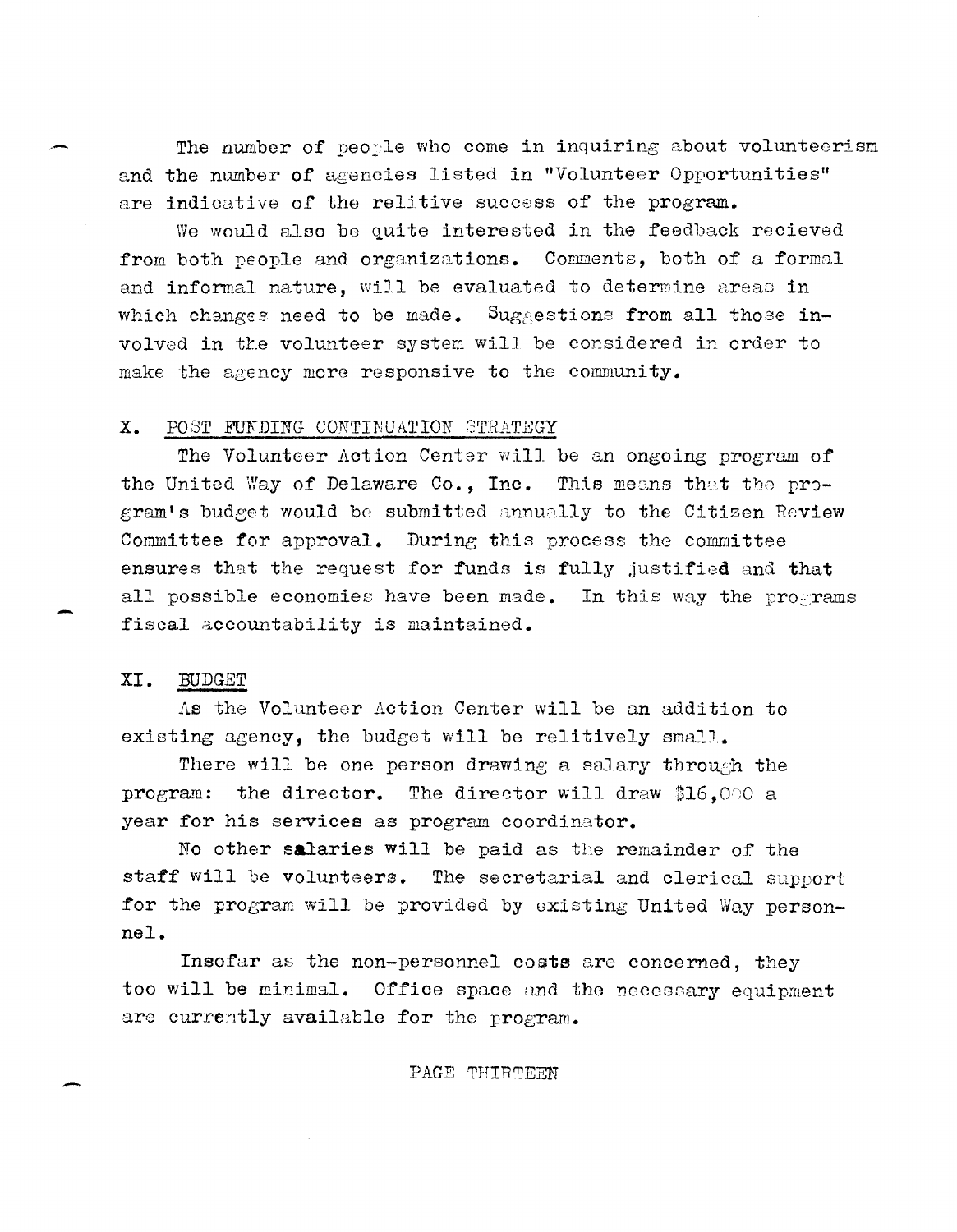The major expense of the agency will be for supplies. The publicity necessary to run a successful VAC will mean large printing costs.

Travel will also be a significant factor when looking at the total budget. The staff, director and volunteers will have to be compensated for their milage.

At the projected low cast of the program, a Volunteer Action Center provides good value for the money spent. (See Appendix D for a detailed budget breakdown.)

#### XII. AGENCY STANDARDS

On several occasions in this paper I have mentioned what I call the "proper utilization of volunteers. I believe this to be very important and so have adopted a set of standards for the agencies who will use the services of the VAC and for the VAC itself. These standards clearly define what the VAC will provide volunteers for, who may use the VACs services and what volunteers can do.

> The VAC recieves requests for volunteers only  $\mathbf{1}$ . from those agencies which have some responsible governing body.

The VAC receives requests for volunteers only  $2.$ from those agencies which are non-profit and which serve the community in the areas of health, welfare or recreation.

 $3.$ The agency will accept no request for volunteers to solicit funds for any agency.

The VAC will accept no request for volunteers 4. for any political party or campaign.

5. The agency requires that a volunteer placed in an agency or program is only supplementary; that the volunteer may never displace a paid worker.

6. The VAC assumes no responsibility for final placement of a volunteer in an agency.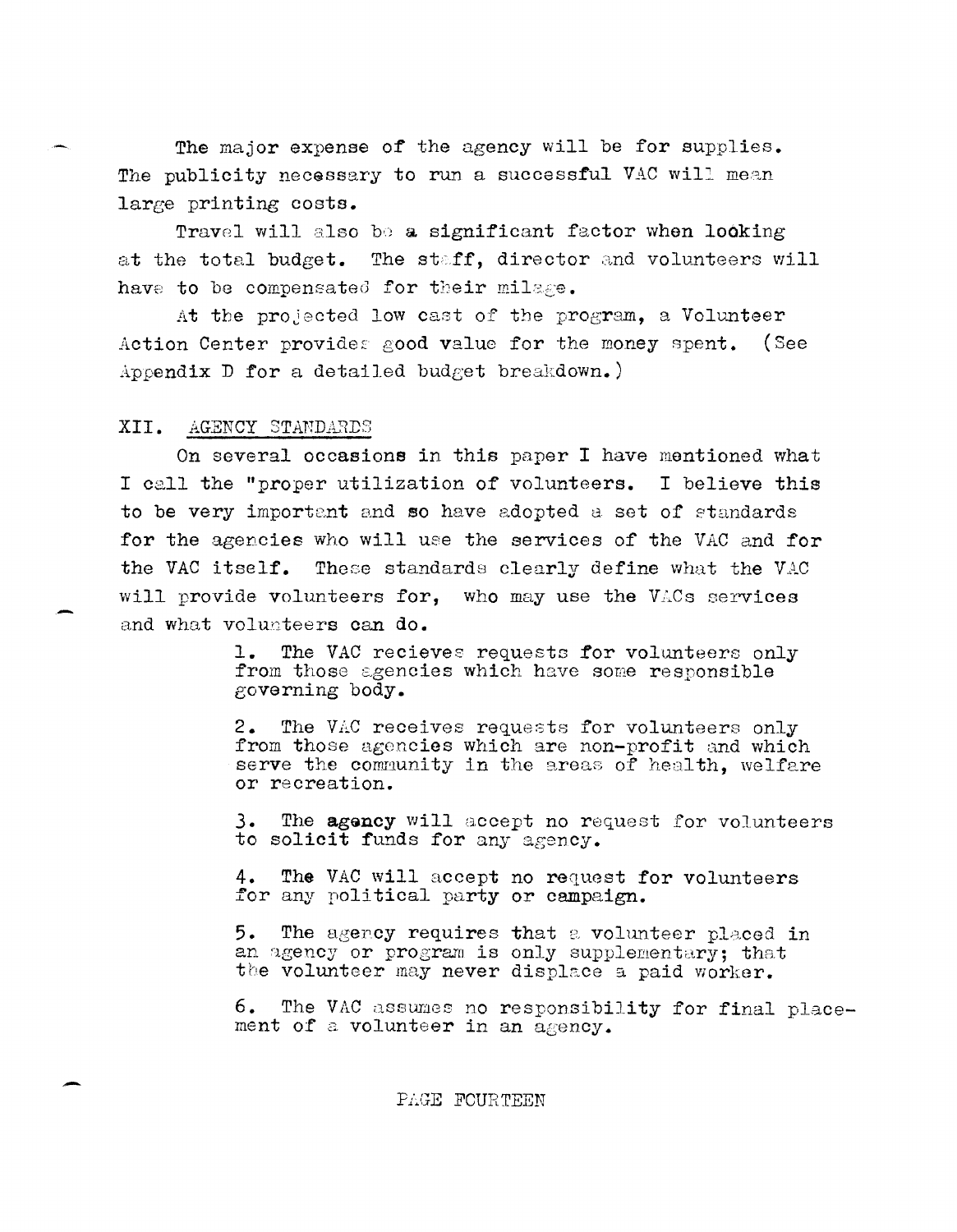T. The VAC makes every effort to make an appropriate<br>
placement of a volunteer and undertakes to do minimal screening.

These then are a set of standards which, if followed, should enable the VAC to be effective in its persuit of its goals while it maintains its integrity.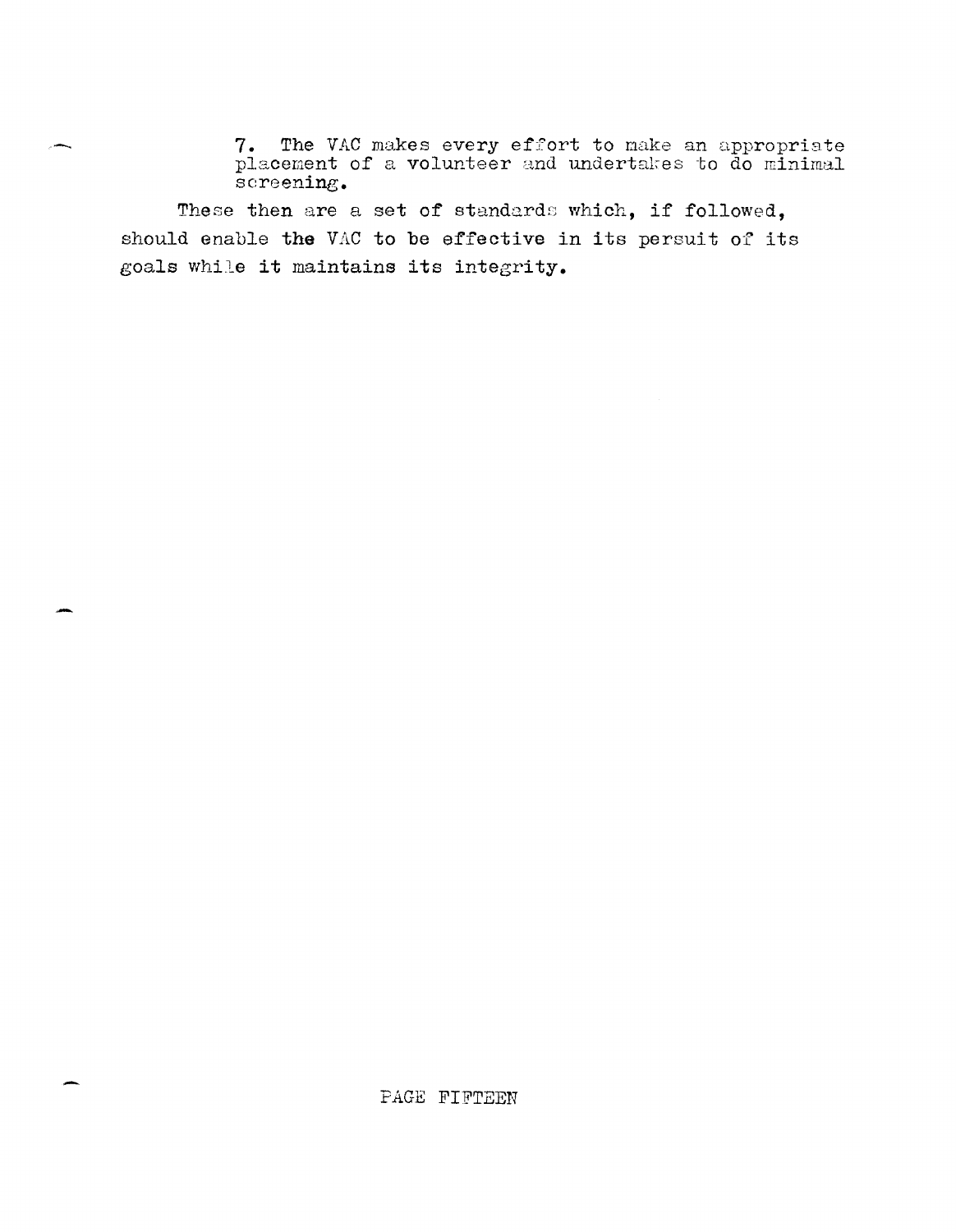# APPEXDIX A

# ~U~STIONNAIRE-VOLUKTLER UTILIZATION

Agency Name

Contact **with the contact** 

Questions:

-

-

- 1) Can you use volunteers in your program?
- 2) Would a service that could provide volunteers be of use to your agency?
- 3) How many volunteers could you effectively utilize?
- 4) What functions could volunteers perform for your agency?

5) When do you need volunteers?

Date <u>experience</u>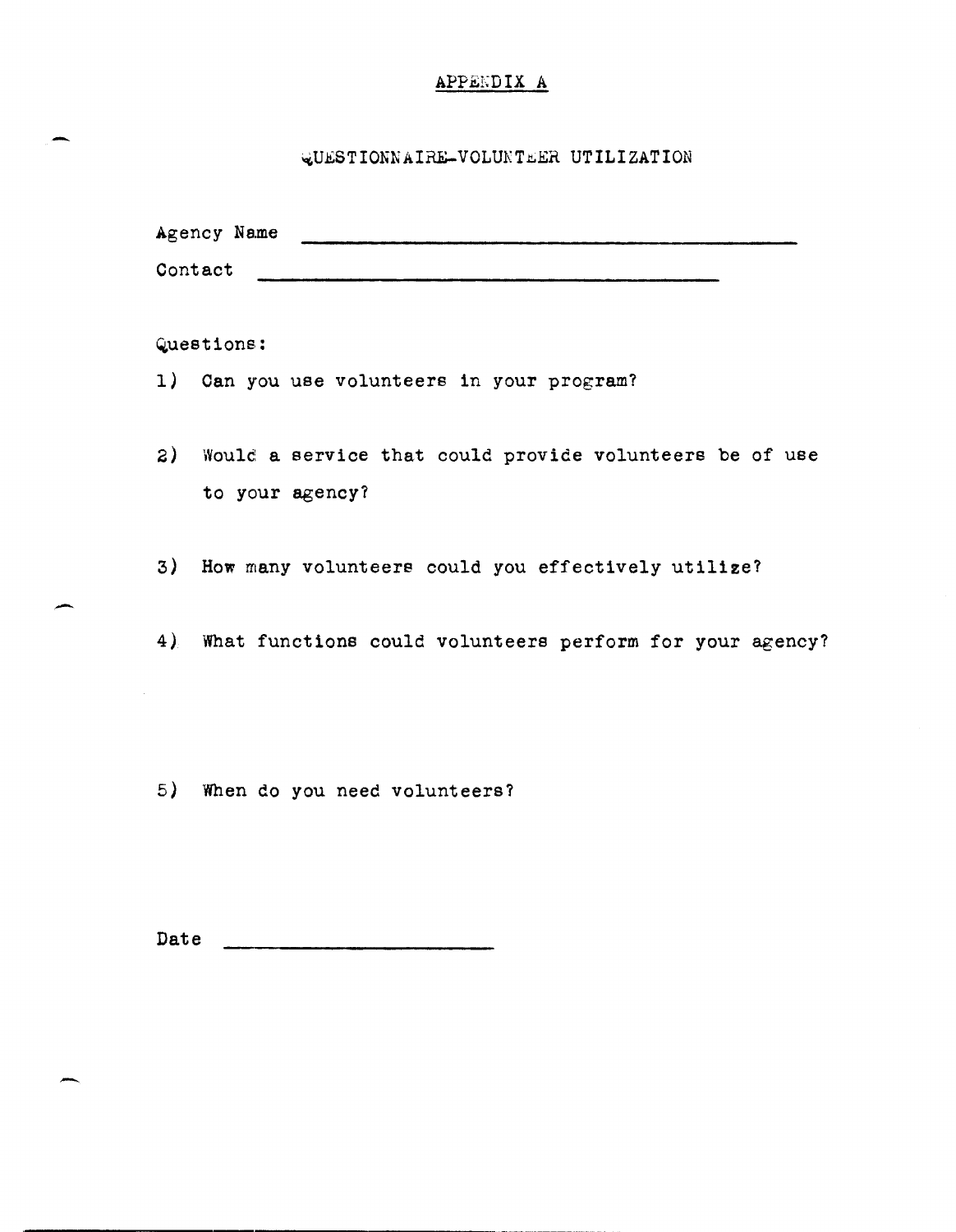## APPENDIX B

# VAC ORGANIZATION STRUCTURE

## I. AGENCY

- 1) Director- A fulltime director is to be responsible for the day-to-day operation of the agency. The director is directly responsible to the Board of Directors.
- 2) Staff- Made up of volunteers who have been trained to perform interviews, make referrals and do follow-up.

# II. BOARD

A 21 member board will be responsible for policy at the Volunteer Action Center. The Board will serve overlapping, 3 year terms.

- 1) Executive Committee- Made up of the President, Vice President, Secretary, Treasurer and the Presidents of other standing committees.
- 2) Promotion/Publicity Committee- 7 members to serve a 1 year term.
- 3) Education/Training Committee- 7 members to serve a 1 year term.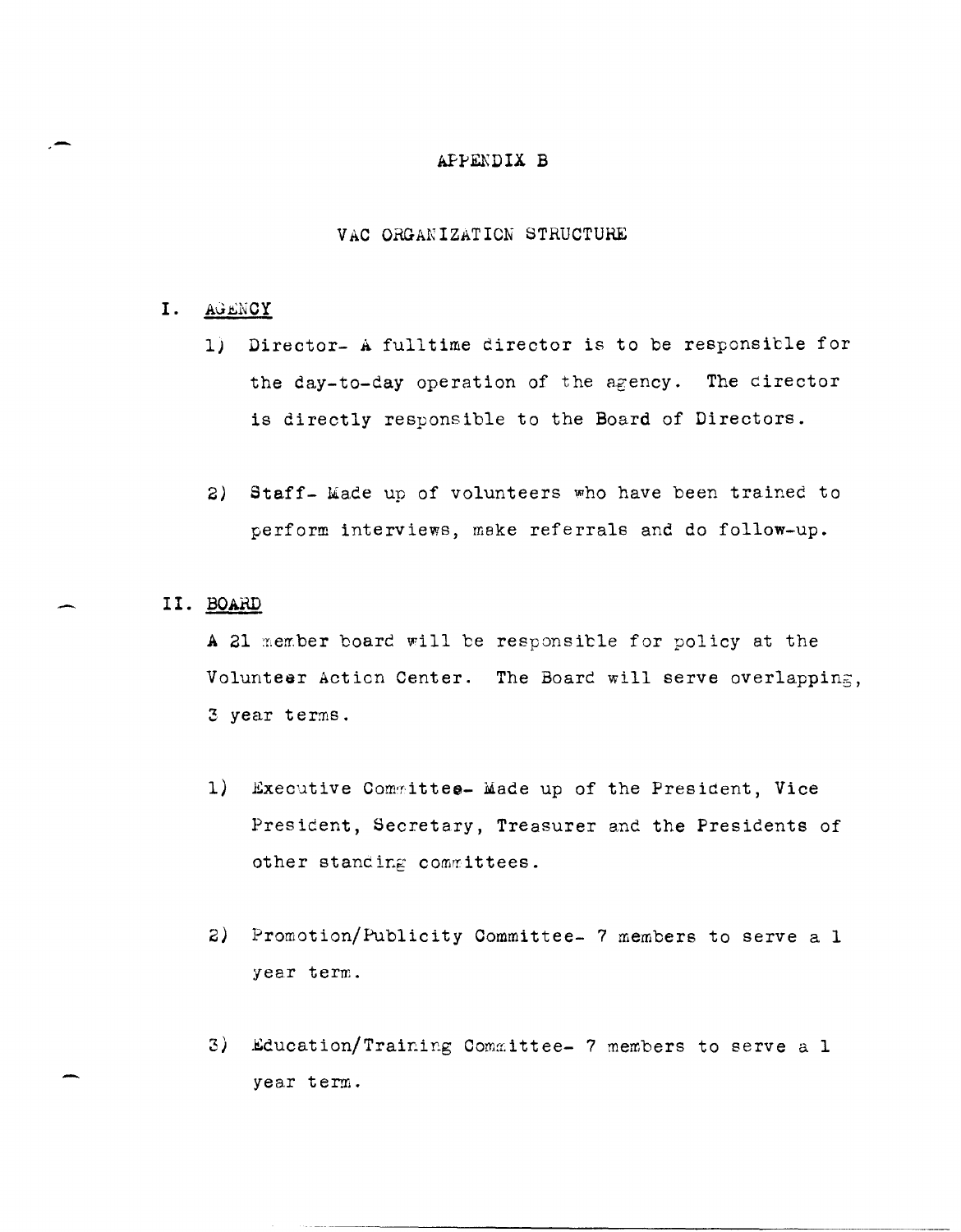# APPENDIX C

VOLUNTEER FOLLOW-UP QUESTIONAIRE

1. Describe your feelings about your present placement. (Satisfied, discouraged, bored, etc...) Explain why you feel that way.

2. In what ways could the sgency in which you volunteer make more effective use of your time?

3. What could we at the Volunteer Action Center do to make your placement a better experience?